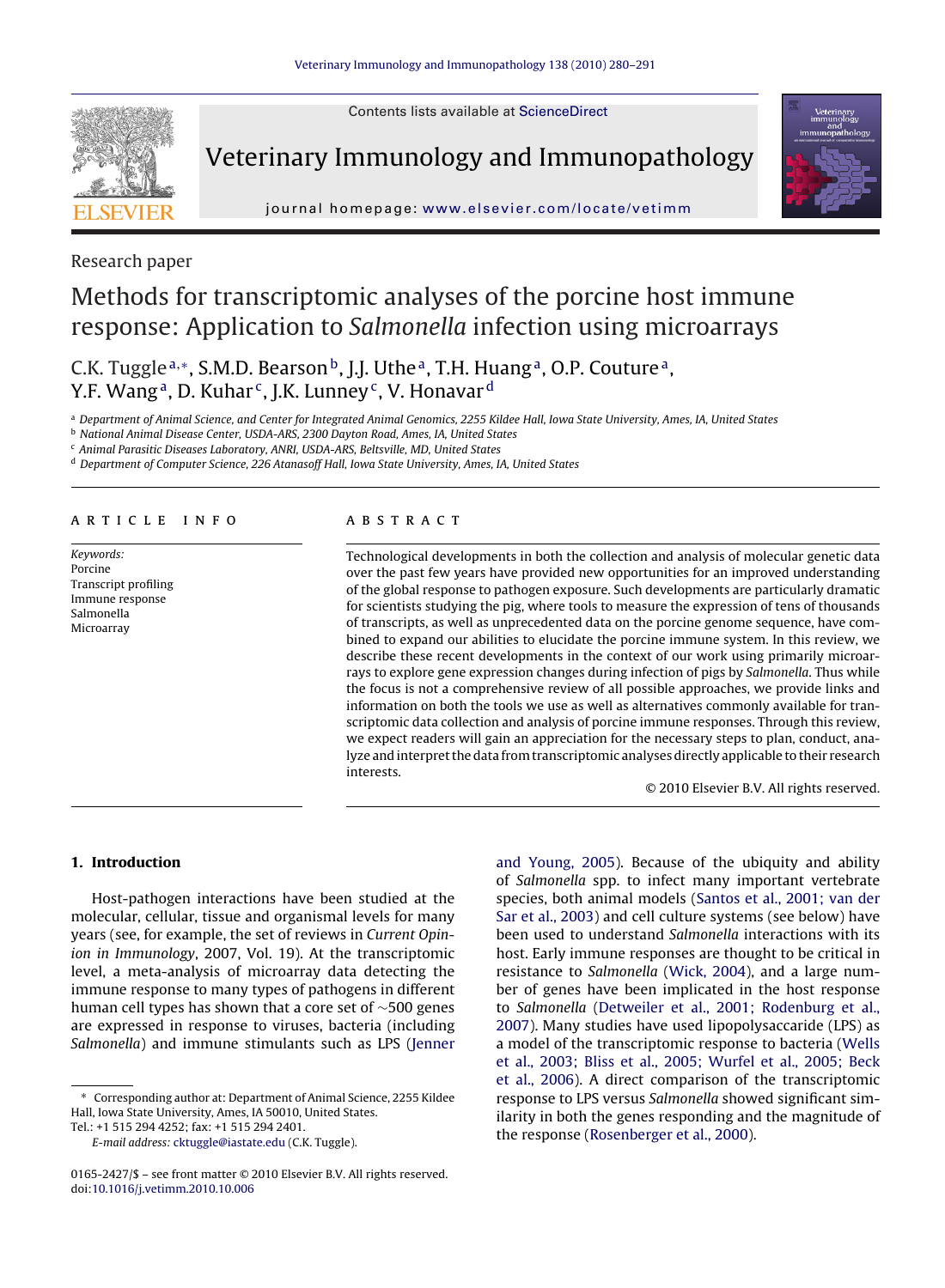The cytokine protein and RNA responses to Salmonella have also been studied in the pig; most parameters and genes involved appear to be very similar to those in mouse [\(Dvorak et al., 2006\).](#page-9-0) Initial interactions of Salmonella with the gut tissue have been studied in cell culture [\(Veldhuizen](#page-10-0) [et al., 2006; Skjolaas et al., 2007\),](#page-10-0) but also in explants of Peyer's patch tissue [\(Hyland et al., 2006\).](#page-9-0) In the latter study, IL1B and IL8 RNA (but not TNF) were found to increase after exposure to Salmonella enterica serovar Choleraesuis (SC) for 2 h. In IPEC-J2 cells, an in vitro model of porcine jejunal intestine, S. enterica serovar Typhimurium (ST) exposure for 1.5 h increased RNA for TNF, IL8 and CCL20, but induction of these cytokines was not observed in cells exposed to SC [\(Skjolaas et al., 2007\).](#page-10-0) Using a separate porcine epithelial cell line, exposure to ST for 24 h induced RNA expression for the beta-defensin gene pBD-2 ([Veldhuizen et al., 2006\).](#page-10-0)

Immune responses of different types of porcine cells isolated from whole blood have also been studied. The in vitro response of pig peripheral blood mononuclear cells (PBMC) to Salmonella or mitogen treatment was characterized by increased IL2, IL4, and IFNG RNA, with no effect on IL10 expression, while bacterial F4 fimbrae increased expression of IFNG RNA only ([Verfaillie et al., 2001\).](#page-10-0) This group also found cytokine protein levels generally correlated well with RNA expression for the first 24 h of exposure.

[Raymond and Wilkie \(2004\)](#page-10-0) investigated porcine T cell responses to stimulated dendritic cells (DCs), finding that the T cell response profile depended on how the DC was stimulated and the cytokine milieu during stimulation. They also evaluated monocyte and DC responses to specific pathogen-associated molecular pattern (PAMP) molecules. Treatment with LPS induced expression of TLR4 and T helper 1 (IFNG, IL12p35), T helper 2 (IL13) and regulatory T (IL10) cell response pathways. Cell-specific responses were observed for several of these genes; MHC Class II expression was greater after LPS stimulation in monocytes whereas B7 RNA increased in both cell types ([Raymond and Wilkie,](#page-10-0) [2005\).](#page-10-0) In CD14+ cells isolated from pig spleen, LPS pretreatment was shown to decrease TNF and IL8, but not IL1B. However, gene expression in response to re-application of LPS indicated that pig monocytes undergo a similar LPS tolerance response [\(Cagiola et al., 2006\)](#page-9-0) to that reported for murine macrophages.

The RNA response of several Toll-like receptor and chemoattractant genes to S. enterica serovar Choleraesuis (SC) and S. Typhimurium (ST)inoculationof pigs has been reported for a number of tissues [\(Burkey et al., 2007; Wang](#page-9-0) [et al., 2007, 2008b\).](#page-9-0) Relative to uninfected controls, quantitative real-time PCR (QPCR) analysis showed ST infection greatly increased IL8 expression in MLN and decreased expression of MIF RNA in colon, while in SC infected animals, TLR9 and MIF were decreased in colon and MIF and OPN were decreased in MLN ([Burkey et al., 2007\).](#page-9-0) Global transcriptional responses to pathogenic infections in the pig have been reported using microarrays ([Afonso et al.,](#page-9-0) [2004; Ledger et al., 2004; Li et al., 2004; Miller and Fox,](#page-9-0) [2004; Moser et al., 2004; Niewold et al., 2005; Zhao et al.,](#page-9-0) [2006; Uthe et al., 2006; Uthe et al., 2007; Wang et al., 2007,](#page-9-0) [2008b; Tuggle et al., 2008\)](#page-9-0) and multiple-gene and larger scale QPCR methods [\(Raymond and Wilkie, 2004; Baltes](#page-10-0) [and Gerlach, 2004; Royaee et al., 2004; Dawson et al., 2005\).](#page-10-0) These studies (reviewed in [Tuggle et al., 2007\) h](#page-10-0)ave begun to identify immune genes involved in the host's response to different pathogen infections. Taken together they have contributed to a better understanding of molecular pathways relating to health and disease in pigs.

This review centers on our approaches to use such transcriptomic data to unravel important pathways controlling the porcine response to Salmonella. We will not discuss recent publications on the host transcriptomic response to viruses [\(Bates et al., 2008; Flori et al., 2008a,b;](#page-9-0) [Durand et al., 2009; Fernandes et al., 2009; Shi et al.,](#page-9-0) [2009; Li et al., 2010; Tomas et al., 2010\),](#page-9-0) to mycobacteria [\(Galindo et al., 2009\),](#page-9-0) to Actinobacillus pleuropneumoniae [\(Hedegaard et al., 2007; Moser et al., 2008\),](#page-9-0) or to Toxoplasma gondii [\(Okomo-Adhiambo et al., 2006\)](#page-10-0) infections or to non-infectious stimuli or other contrasts [\(Dvorak et al.,](#page-9-0) [2006; Chowdhury et al., 2007; Nino-Soto et al., 2008a,b;](#page-9-0) [Ponsuksili et al., 2008; Wang et al., 2008a\).](#page-9-0) However, these authors used similar approaches to the broadly applicable methods discussed below. We will also not describe methods to measure miRNAs in tissues of immunological importance, although recent reports have identified miRNAs that are important in the immune response in other species [\(Pedersen and David, 2008; Bi et al., 2009\).](#page-10-0) A number of reports have described miRNA identification in several porcine tissues focusing on reproduction or muscle development, although single papers have described isolation of swine miRNAs from intestine [\(Sharbati et al., 2010\),](#page-10-0) or miRNAs potentially interacting with swine influenza virus ([He et al., 2009\).](#page-9-0)

### **2. Steps in producing and exploring transcriptomic data on immune response**

### 2.1. Experimental design and tool choice—what question do you want to ask?

The most important first step in transcriptomic analyses (and in all experiments in fact) is to determine the question to address. In many transcriptome studies, the question is broadly exploratory, along the lines of "what are the genes and pathways that respond to the pathogen of interest in this tissue or cell type?" If so, then tools and processes that capture accurate and sensitive information on the largest numbers of transcripts for the lowest cost are optimal. Because of the lack of available space and complexity of these decisions for each lab, we cannot describe all possibilities but will briefly review the main choices for technologies in this area.

While we focus on the use of microarray technology to collect transcriptomic data in this review, it is by far not the only method, and other technologies such as Differential Display (DD), Suppression Subtractive Hybridization (SSH), and Serial Analysis of Gene Expression (SAGE) have been used to identify differentially expressed (DE) genes during the immune response in pigs [\(Tuggle et al., 2007](#page-10-0) and references therein). These latter technologies, especially DD and SSH, require significant wet lab analyses, as many different combination of primers are required to survey the transcriptome significantly. The popularity of microarrays is due primarily for their breadth of coverage and relative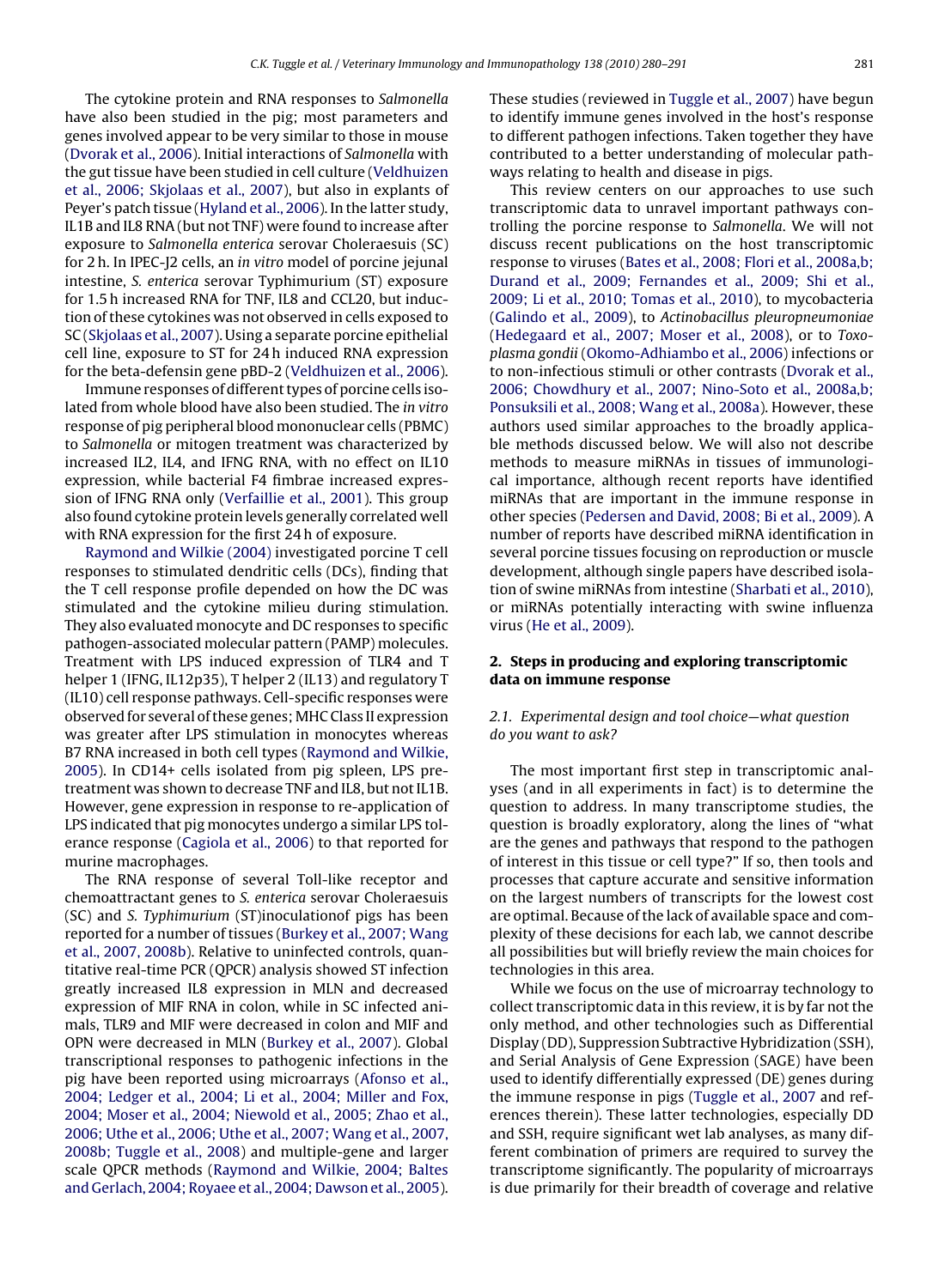<span id="page-2-0"></span>sensitivity and simplicity over these other methods to generate global RNA profiles. More recent technologies such as RNA Seq [\(Wang et al., 2009\)](#page-10-0) have not yet been reported in porcine immunogenomics, but a number of groups are developing such data. It is anticipated that RNA-Seq and similar methods based on the new sequencing technologies will replace microarrays in the future, especially for initial screening experiments, due to their anticipated lower cost and broader representation of the transcriptome.

In pigs, there are several options for collecting transcriptomic data and the best approach depends on the level of molecular and bioinformatic expertise available to the lab. If such expertise is minimal, then data collection using a fee-for-service approach is probably most appropriate. One such option is the use of the Affymetrix Porcine GeneChip®, which requires only RNA preparation in one's laboratory; the RNA is then provided to a dedicated service facility which many universities and research institutes have available. Expression data is provided by the Facility ready for statistical analysis as described below. If more "wet-lab" expertise is available, data collection can be less expensive, especially for a large project, through the use of custom oligonucleotide arrays in one's laboratory. cDNA arrays have been replaced by such oligonucleotide arrays, as synthesis costs have dropped significantly and algorithms to minimize cross-hybridization have improved. Thus two major issues with cDNA arrays, the need for highly accurate clone and PCR product tracking during array production, and the concern of cross-hybridization to common domains within multiple cDNAs, are significantly diminished for oligonucleotide arrays, which can also be created for less expense, at least on a per array basis, than purchased arrays. However, in any such cost comparison it is important to consider the labor and materials costs not only on the array production but also the target labeling, hybridization and data acquisition, so that all costs are recognized during the decision-making process. Finally, there are hybrid approaches, where several companies sell arrays for use in individual laboratories or selected universities print arrays for use in labs nationwide, as is done for several of the swine long oligo arrays. In pigs, sets of long (70-mer) oligonucleotides have been designed and validated for transcriptomics research in the past few years [\(Zhao et al., 2005; Steibel et al., 2009\).](#page-11-0) Most recently, an oligonucleotide array, the Pigoligoarray, with functional annotation for 16,225 of the 18,524 porcinespecific oligonucleotides has been evaluated [\(Steibel et al.,](#page-10-0) [2009\).](#page-10-0) For the 4 tissues examined, the array was found to be useful for accurate measurement of gene expression on a global scale. In the work described below, we used the Porcine GeneChip®, from Affymetrix, which has 23,937 probe sets with a total of 19,253 annotations currently (see Section 2.3; [Couture et al., 2009\).](#page-9-0)

#### 2.2. Statistical analysis of microarray data

There are many excellent reviews of the various approaches to statistical analysis of microarray data [\(Quackenbush, 2001; Quackenbush, 2002; Roberts, 2008\).](#page-10-0) The MicroArray Quality Control (MAQC) project reviewed major aspects of microarray data analysis in a special issue

of Nature Biotechnology ([MAQC Consortium, 2006\).](#page-10-0) The following is only a short general synopsis of this topic and focuses on our specific approaches to assess expression response using transcriptomics. We do want to emphasize that any experimental design should incorporate as much biological replication as possible, while eliminating technical replication that had been thought to be important early in the field but is no longer deemed important for microarray analysis. The earliest statistical analysesof microarrays depended on the experimental design of comparing two differently labeled (Cy3, Cy5) samples hybridized to the same array, thus many aspects of the technique that lead to nuisance variation are diminished [\(Schena et al., 1995\).](#page-10-0) Such work compared levels of Cy3 and Cy5 expression, setting an ad hoc x-fold difference in expression as the criteria for declaring a gene as differentially expressed (DE). In many experiments the design was a comparison of test samples to the same control sample (the reference design).

However, an analytical approach based only on a fold change filter is simplistic and an insensitive method to find all differential expression. Experimental designs and data analyses have become statistically more rigorous; details can be found in the reviews listed above. In the work below, we describe our analysis of Affymetrix-based data for which company-provided software is used to produce an estimate of expression for the transcript in question. First, a unique Affymetrix algorithm combines the hybridization signals for a set of probes to estimate the signal for each transcript. The signal for each probeset across the Genechip is normalized. Data normalization is a significant field in its own right, and the type of normalization used depends on the specifics of the microarray technology as well as the kinds of questions to be answered ([Quackenbush,](#page-10-0) [2002\).](#page-10-0) Here we summarize normalization, carried out in the following experiments, as the method to adjust raw individual hybridization signals within a microarray experiment so that results across biological replicates can be combined. Such normalizations often involve an adjustment based on the overall level of hybridization across the microarray, although many refinements including local background measurements and other methods can be applied [\(Quackenbush, 2002\).](#page-10-0) An ANOVA model is then used to compare responses across time points or treatments. As this method performs many thousands of statistical significance tests at the same time, it is important to correct for such multiple testing by estimating the false discovery rate (FDR) ([Storey and Tibshirani, 2003\).](#page-10-0) The FDR q-value provides an estimate of the likelihood that the members of a list of differentially expressed are incorrectly predicted to be DE; commonly used q-values are 0.01-0.1, which indicate that no more than 1–10% of the genes are false discoveries; i.e., the higher the q value the more likely the gene is NOT differentially expressed.

#### 2.3. Bioinformatics analysis of microarray data

#### 2.3.1. Microarray element annotation

Once the genes that differentially respond to infection, treatments, or other variables, have been identified, we can proceed to explore specific biological questions of interest. As shown in [Fig. 1,](#page-3-0) several immediate analyses can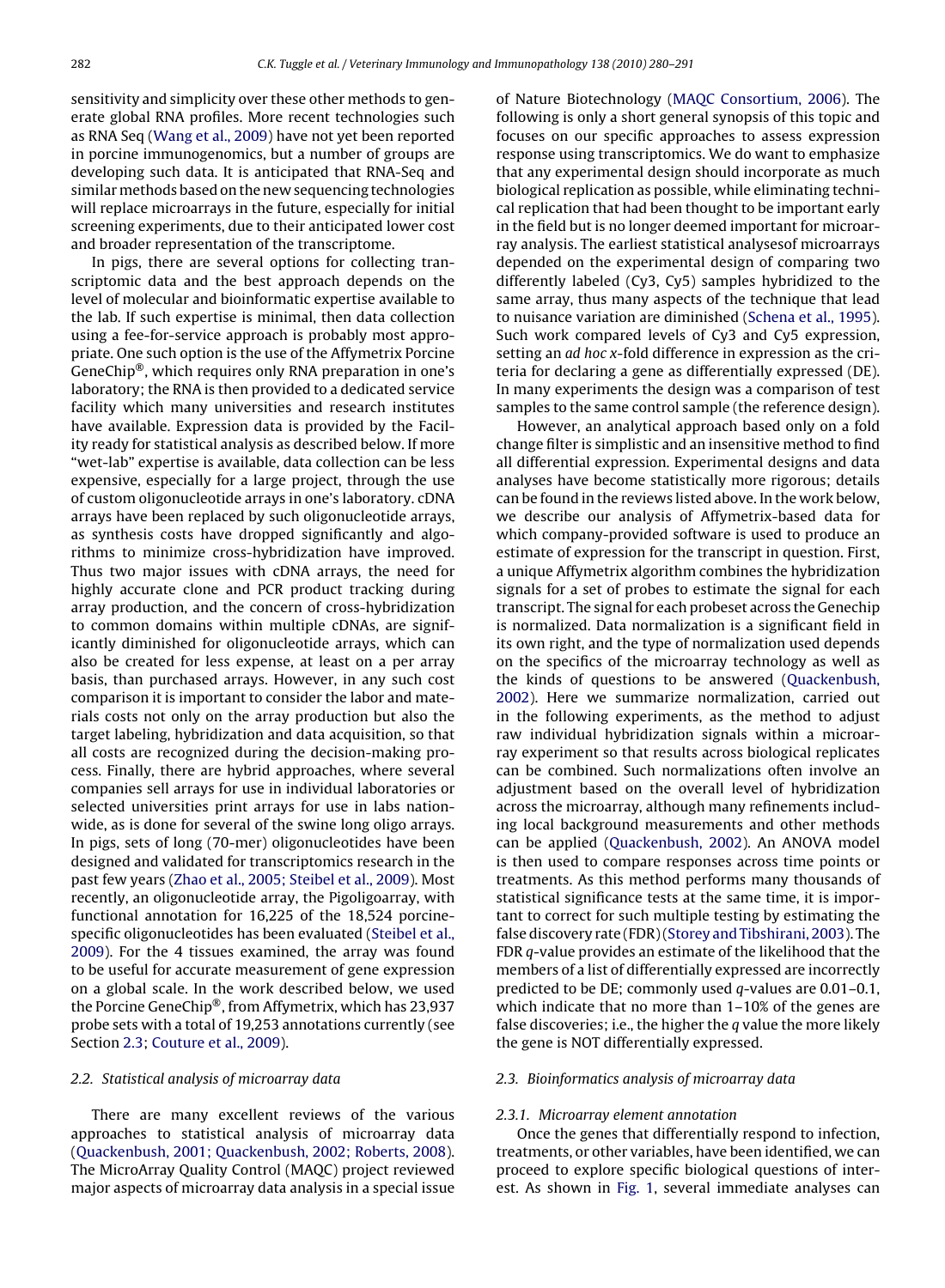# **Overview of Transcriptomic/Bioinformatics Analyses**

<span id="page-3-0"></span>

**Fig. 1.** Overview of transcriptomic/bioinformatics analyses. A schematic view of approaches our collaborative group has developed to analyze porcine transcriptomic data. See text in Sections [2.3.1–2.3.7](#page-2-0) for details.

be envisioned. Because all these studies focus on pig gene expression, it is important to remember that most of the available tools rely on the transfer of gene function or annotations to the array elements in the target species (in our case, pig) from closely related and more widely studied species, e.g., human or mouse, through sequence comparison. If it is found that a pig sequence is sufficiently similar to an annotated gene sequence in another species, comparative analysis can be used to predict the identity and function(s) of the porcine transcript based on the annotations associated with the matching sequences in other species. Thus, it is critical to obtain the most up to date and comprehensive annotation of the gene sequences on the microarray.

We have recently assembled all available cDNA sequences to create an Iowa Porcine Assembly (IPA) which is a set of ∼140,000 consensus porcine sequences and ∼105,000 singletons for all known pig mRNAs [\(Fig. 2;](#page-4-0) [Couture et al., 2009\).](#page-9-0) We have annotated these sequences using sequence similarity of the porcine consensus sequence to those annotations reported for human, mouse, rat, and bovine sequences in GenBank. These IPA sequences were then used to annotate the Affymetrix Genechip sequence elements; this resulted in excellent annotation coverage (∼80%) of the Affymetrix elements. We are now applying our IPA annotation to the Pigoligoarray evaluated by Steibel and colleagues so that information in the future can be more easily integrated across platforms (Couture et al., unpublished data). These annotations will be updated when the draft porcine genome sequence is released, which is expected in late 2010. These annotations are available at [www.anexdb.org,](http://www.anexdb.org/) where a download file provides up-to-date annotations of the major expression platforms for the pig. In addition, the AnexDB.org website has been organized to assist in transcriptome analyses; we have created data storage, analysis and GEO submission tools [\(Fig. 2\).](#page-4-0) This includes tools to store the numerical data as well as sample preparation, hybridization protocols and data collection details. Such data can be kept completely private in the database until publication. Most journals now require that all publications reporting microarray data must make available the Minimal Information About a Microarray Experiment (MIAME) information. At AnexDB.org, we provide tools that automate much of this analysis pipeline, including generation of the correctly formatted 'soft' file containing all MIAME information required for NCBI-GEO submission of microarray data.

#### 2.3.2. Embedding the microarray results into current literature

A first step for transcriptomic experiments is to compare the list of DE genes with the current literature. This primary step can help integrate the microarray data with known responses at porcine immune response genes. This can be done by individually checking genes for available functional investigations by other groups in PubMed. Using annotation information for the gene symbol of the tran-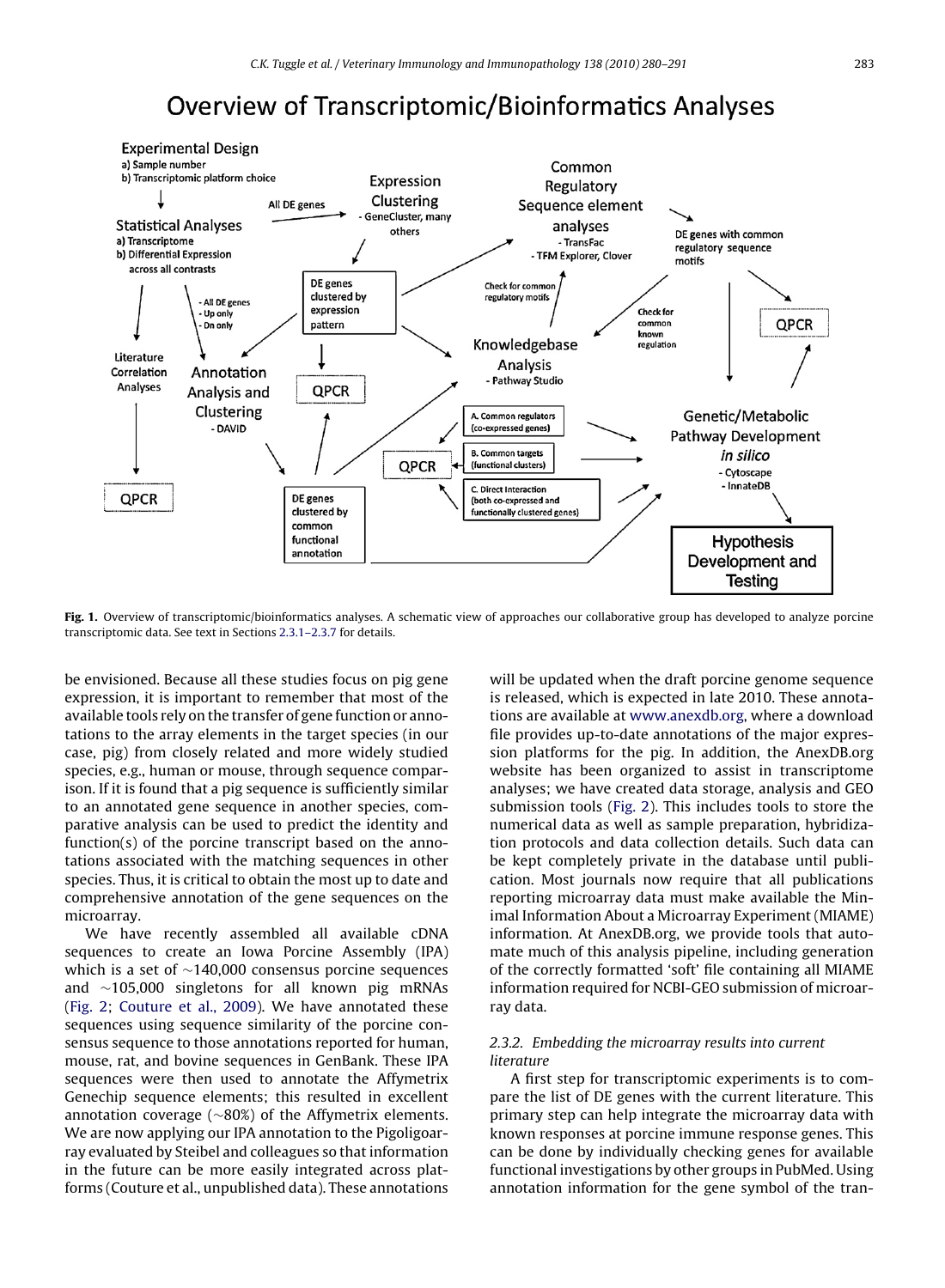## <span id="page-4-0"></span>Hierarchical Clustering and GO Cluster analysis of 1,853 DE genes



**Fig. 2.** Schematic diagram of the major parts of the ANEXdb.org website and database for porcine transcriptomic data storage and analysis. See text in Section [2.3.1](#page-2-0) for details on the main functions of this bioinformatic resource.

script of interest, a researcher can easily access relevant genome, cDNA and functional information that has been integrated at a number of databases. The most comprehensive of these genome browsers are those available at the NCBI web portal ([www.ncbi.nlm.nih.gov\)](http://www.ncbi.nlm.nih.gov/) and the EMBL web portal ([www.ensembl.org/index.html\)](http://www.ensembl.org/index.html). Particularly for the porcine genomics community, the latter site has excellent resources for the analysis of the pig genome (see [http://www.ensembl.org/Sus](http://www.ensembl.org/Sus_scrofa/Info/Index) scrofa/Info/Index). Our group has found the Online Mendelian Inheritance in Man (OMIM) database ([www.ncbi.nlm.nih.gov/OMIM](http://www.ncbi.nlm.nih.gov/OMIM)) and the Online Mendelian Inheritance in Animals (OMIA) [\(www.ncbi.nlm.nih.gov/omia\)](http://www.ncbi.nlm.nih.gov/omia) to be especially useful as a starting point to learn about specific genes. OMIM contains extensive information on the structure, function, and phenotypes of known mutations in human genes and their counterparts in model organisms. However, the real value of microarray analyses is the power of measuring gene expression of so many genes that the responses of important pathways and networks can be recognized and measured, as described below.

#### 2.3.3. Function clustering and analysis using Gene Ontology and other gene annotation databases

Once individual genes in a list of differentially responsive transcripts have been compared to available literature, a new type of exploratory analysis of these genes can be performed. An important question to ask of the data is: are there known functions or other attributes—annotations—for genes in this list that are overrepresented compared to a background list of genes? In other words, what are the enriched biological 'signatures' or 'clues' hidden in this list that can help one understand the immune response represented by the list? The most widely used set of annotations are those provided by the Gene Ontology (GO) Consortium, which applies a set of descriptive terms from a defined vocabulary to genes for which some functional data is available. Terms covering three descriptive areas are available: Biological Process, Molecular Function, and Cellular Component.

To determine all annotations for a set of genes, there are a number of software tools that are available. These are proprietary packages (such as Ingenuity or GeneSpring), software available as downloadable local programs (such as GoMiner; [http://discover.nci.nih.gov/](http://discover.nci.nih.gov/gominer/index.jsp) gominer/index.jsp), as well as free web-based tools, such as the Database for Annotation, Visualization and Integrated Discovery (DAVID) created by NIAID scientists [\(http://david.abcc.ncifcrf.gov/\)](http://david.abcc.ncifcrf.gov/) [\(Dennis et al., 2003\).](#page-9-0) While DAVID provides a number of different analytical tools, we have primarily used DAVID to annotate lists of genes in whole blood responding to Salmonella infection (Huang et al., manuscript in preparation) as well as a number of our other projects [\(Lkhagvadorj et al., 2009; Lkhagvadorj et al.,](#page-10-0) [2010\).](#page-10-0) In the DAVID on-line tool, one uploads a list of genes to analyze as well as a background gene list. The DAVID tool can calculate the frequency of GO terms associated with all genes in the uploaded list, and calculates those terms that are over-represented relative to the background. Overrepresentation of other gene annotations, such as KEGG pathways, Protein Information Resource (PIR) information, etc., can also be calculated depending on user specifi-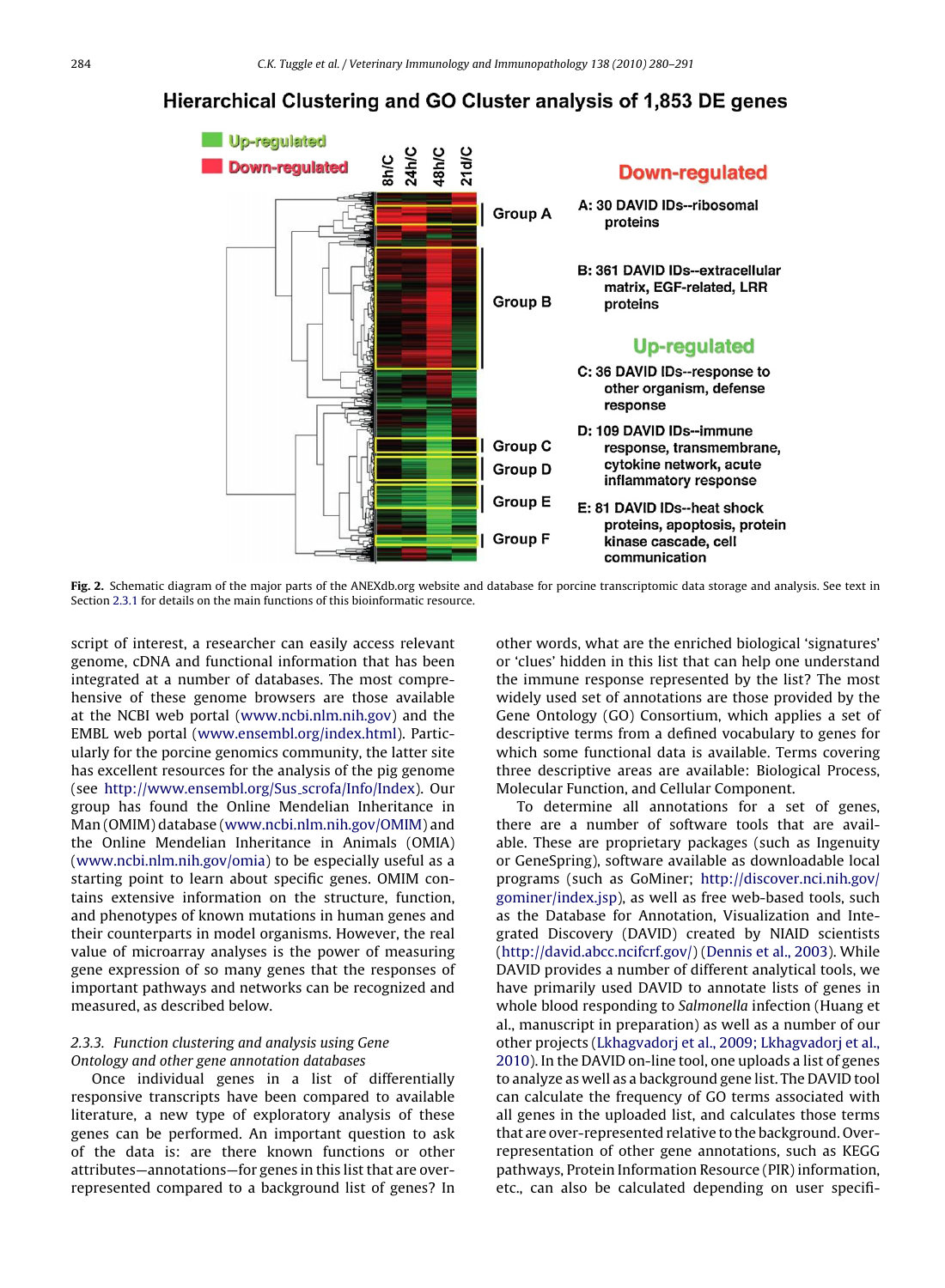cations; a recent detailed description of current DAVID functionality is available ([Huang da et al., 2009\).](#page-9-0) We have also developed our own specific list of GO terms related to specific immune pathways and functions (a GO-Slim) by using OBO-edit and used it to develop a better understanding of the immune-response specific pathways in gene lists responsive to Salmonella infections [\(Wang et al., 2007,](#page-10-0) [2008b\).](#page-10-0)

A comment on the selection of the 'background' list of genes is warranted. The default for this list in DAVID is the human genome; this may be inappropriate for any porcine gene list, but especially for those lists created from microarray platforms for which there is either incomplete genome coverage or non-random selection of elements representing transcripts on the array. The modified Fisher's Exact test calculations used by DAVID to determine overrepresentation—finding a higher frequency of terms in a specified list as compared to the background—depends on the assumption that the background is a set of genes that has a chance to be included in the differentially expressed list. For example, if many genes with a specific term such as "immune response" are present at 10% in a list of genes responding to LPS in macrophage cells, but present at much lower levels in a list of all human genes, this would be returned as an over-represented term. However, it is likely that many of the genes in a human genome background list, contributing to the overall frequencies of GO terms in that list, were not expressed in immune cells and could not be in the DE list. Thus it is more appropriate to use the largest set of genes that could have been in the DE list: the transcriptome for the tissue or cell type under study. Therefore we define our transcriptome, and thus our background list, as all those genes that show at least one hybridization signal above background across our entire set of Affymetrix chips for the tissue of interest. By using GO enrichment approaches such as these, we have shown that annotations for genes up-regulated in mesenteric lymph node from animals infected with SC are enriched in apoptosis, innate immune response and defense response terms, while annotations for down-regulated genes in these tissues are enriched in cell adhesion and calcium ion binding terms ([Wang et al., 2008b\).](#page-10-0)

#### 2.3.4. Expression clustering to find genes with similar transcriptomic response to infection or stimulus

Depending on the type of experiment, a second valuable global analysis approach is to identify groups of genes that respond similarly to infection or immune stimulation at the RNA expression level. Several methods are available to 'cluster' genes by expression pattern across experimental samples. Such clustering methods [\(Belacel et al., 2006\)](#page-9-0) can be broadly classified into (a) hierarchical methods or model based methods e.g., probabilistic mixture models [\(Medvedovic and Sivaganesan, 2002\),](#page-10-0) and (b) model-free methods e.g., spectral clustering ([von Luxburg, 2007\).](#page-10-0) In each of these categories, clustering algorithms can generate different types of clusters e.g., non-overlapping clusters of data points or hierarchical organization of clusters. Each class ofmethods has its own advantages and disadvantages, requiring care in the choice of specific methods in specific settings ([Belacel et al., 2006\);](#page-9-0) we have primarily relied on hierarchical clustering, which work well for time course data such as response after infection. Clustering techniques can be particularly powerful for a time course experiment, as not only can expression pattern gene clusters be identified, but inferences can be made as to cause and effect during the immune response. Further, combining expression clustering with GO annotation of specific clusters can be very illustrative. One can find enriched functions that may identify specific pathways activated (or repressed) at specific times, allowing inference of multi-stage gene-gene interactions. For example, a seminal paper in the use of systems biology tools in immunology showed that expression clustering could identify murine regulatory pathways controlling the response to LPS ([Gilchrist et al., 2006\).](#page-9-0) This group showed that specific transcription factors (TF) in a cluster of up-regulated genes early in LPS treatment of mouse macrophage cells in culture controlled the expression of other sets of genes that clustered together with a maximal response later than the TF-dominated early cluster.

We have used GeneCluster software to identify sets of genes and their functions responding similarly to infection in mesenteric lymph nodes of SC inoculated pigs ([Wang et](#page-10-0) [al., 2008b\).](#page-10-0) As illustrated in [Fig. 3](#page-6-0) using TreeView software, we detect large clusters of genes down-regulated (Groups A–B) or up-regulated (Groups C–F) at one or more time points during infection. Group A genes, down-regulated for the first 24 h post infection, are over-represented for ribosomal annotations, while Group B genes, only downregulated by 48 h, are enriched for extracellular matrix proteins [\(Fig. 3\).](#page-6-0)

### 2.3.5. Using promoter sequences of co-expressed genes to find common regulatory motifs

Genes with a similar response to an immune stimulus are co-expressed, and may be co-regulated; i.e., there may be a common regulatory factor controlling this co-expression response. To look for evidence of a common regulatory factor controlling multiple genes in a list, one approach is to search in the promoter DNA of such genes for over-represented sequence motifs known to mediate TF action. At the time of writing, the porcine genome community was close to completion of a full draft sequence for the pig, but the location of promoters near porcine genes has not yet been established. Due to lack of knowledge of promoter sequences for the pig, we developed perl scripts to obtain the orthologous human promoter sequences for porcine genes shown to be differentially up-regulated due to SC infection. Within these human promoters, we searched for TF motifs using the TransFac database ([http://www.gene](http://www.gene-regulation.com/pub/databases.html)regulation.com/pub/databases.html), as well as both TFM Explorer ([Defrance and Touzet, 2006\)](#page-9-0) and Clover [\(Frith](#page-9-0) [et al., 2004\)](#page-9-0) packages to determine over-abundance of motifs in the Group E set of genes ([Fig. 3\)](#page-6-0) that were upregulated by 8–24 h post-inoculation ([Wang et al., 2008b\).](#page-10-0) We identified 95% of known NFkB-regulated genes in the Group E gene list, as well as 51 genes that have not previously been shown to be bound by NFkB. Similar results with slightly lower percentages were obtained for a set of genesup-regulated only by 48 hpi. These porcine genes that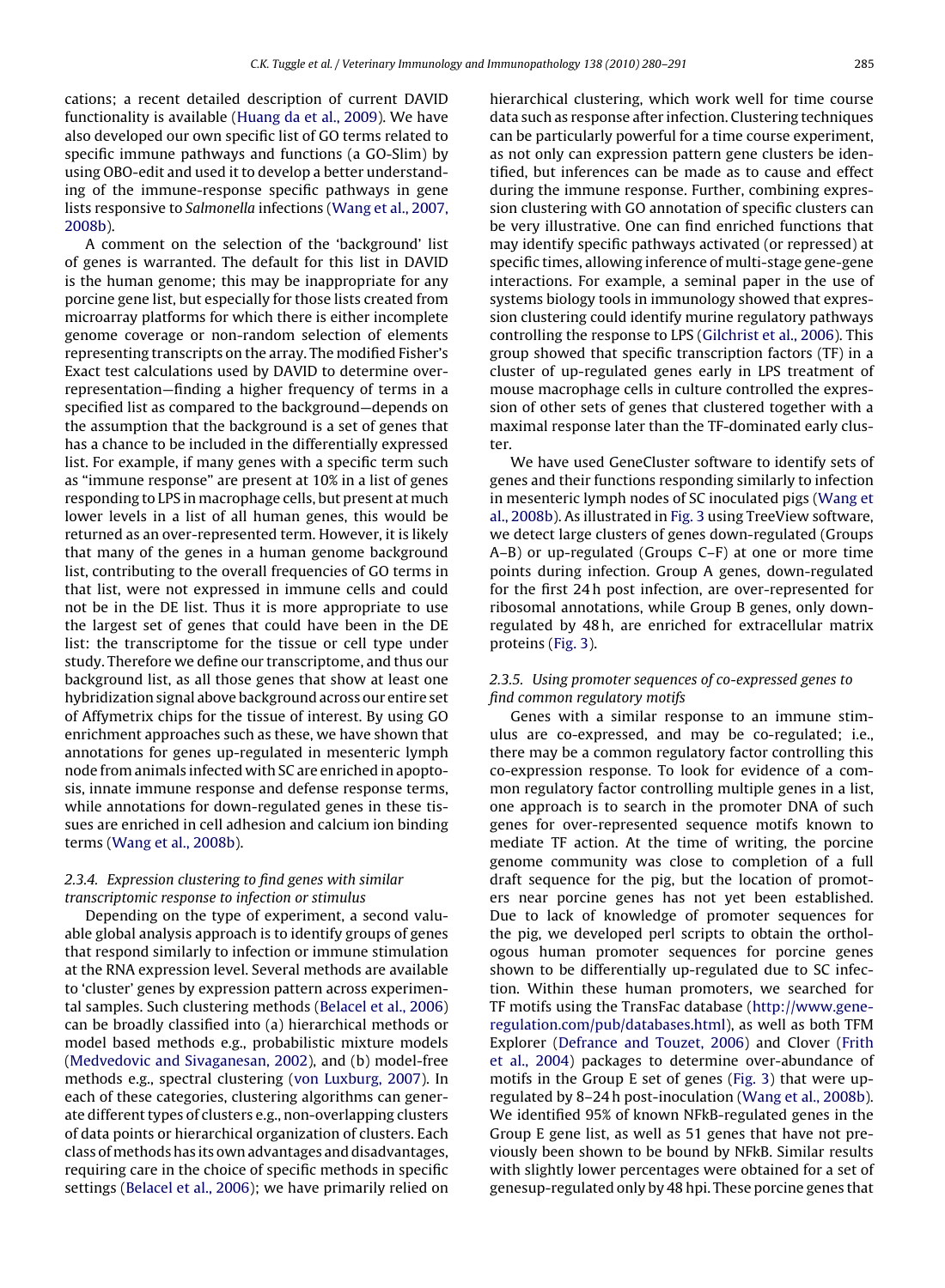### <span id="page-6-0"></span>www.anexdb.org: Accelerating Porcine Affymetrix data storage and analysis



**Fig. 3.** An example of using hierarchical clustering of gene expression patterns to find co-expressed clusters of genes and the general functions represented by such gene clusters. Adapted from [Wang et al. \(2008b\).](#page-10-0)

were co-expressed with many known NFkB target genes (activated early in infection) and with NFkB motifs near their orthologous human promoters are proposed to be previously unrecognized members of an NFkB-dependent regulatory pathway responding to SC infection [\(Wang et](#page-10-0) [al., 2008b\).](#page-10-0)

### 2.3.6. Using 'Knowledgebase' text-mining tools to efficiently mine the available literature.

Once you have a list of genes that have some common attribute such as a co-expression pattern or common function, searching the voluminous primary literature to find commonalities among gene list members is of interest but an extremely time-consuming task. We have found value in using a text-mining software tool, such as Pathway Studio (Ariadne Genomics, Inc.), which accelerates the process of such literature searches, and can provide new insight as well. This software accepts a list of genes/proteins and searches a proprietary database that holds published information on relationships between genes, between proteins, as well as gene-protein, small-molecule-gene interactions, etc. It is possible to select a specific type of relationship to search for, such as "direct-regulator of", and specify only those genes/proteins that regulate two or more genes in a list. This would be an example of a search for a "common regulator" of the genes in the list. We recently used Pathway Studio to find the known targets of the NFkB regulatory complex in a list of genes up-regulated by SC early in infection (8–48 h post infection: [Wang et al., 2008b\).](#page-10-0) This information was then used to inform further exploratory analyses such as those described above for gene regulatory networks. While we could have found such information by searching many published articles, the software was able to

dramatically cut down the time required for such searches, while providing a level of comprehensiveness and a repeatable methodology to the search. A number of other Pathway Studiorelationship filters, such as "common target" (to look for common functions of the gene list), or relationships within the gene list (to look at molecular or regulatory interactions among list members) are available. Furthermore, the software can create publication-quality figures depicting such relationships [\(Wang et al., 2008b\).](#page-10-0)

#### 2.3.7. Immune network analysis in silico—toward systems understanding of immune response

A higher level analysis that can integrate several of the above datasets is systems biology [\(Klipp et al., 2005;](#page-9-0) [Bruggeman and Westerhoff, 2007; Gardy et al., 2009\).](#page-9-0) For example, using a network analysis approach, an immunologist could use visualization tools such as those available in Cytoscape [\(www.cytoscape.org/\)](http://www.cytoscape.org/) or InnateDB [\(Lynn et](#page-10-0) [al., 2008;](#page-10-0) [www.innatedb.org](http://www.innatedb.org/)), to take datasets from many gene expression experiments and, combined with other data such as protein-protein interaction data, use correlations among datasets to draw network diagrams that illustrate the connections between genes ([Gardy et al.,](#page-9-0) [2009; Zak and Aderem, 2009\).](#page-9-0) A network diagram, where genes are the nodes and the relationship between any two genes are the edges drawn between those nodes, can help visualize important genes in the immune process; such important genes may have much higher number of connections than on average and are called "hubs" in the network. As well, networks are often drawn such that the edge lengths are related to the correlation values used to create the network; for example, two genes with very similar patterns of expression across many treatments would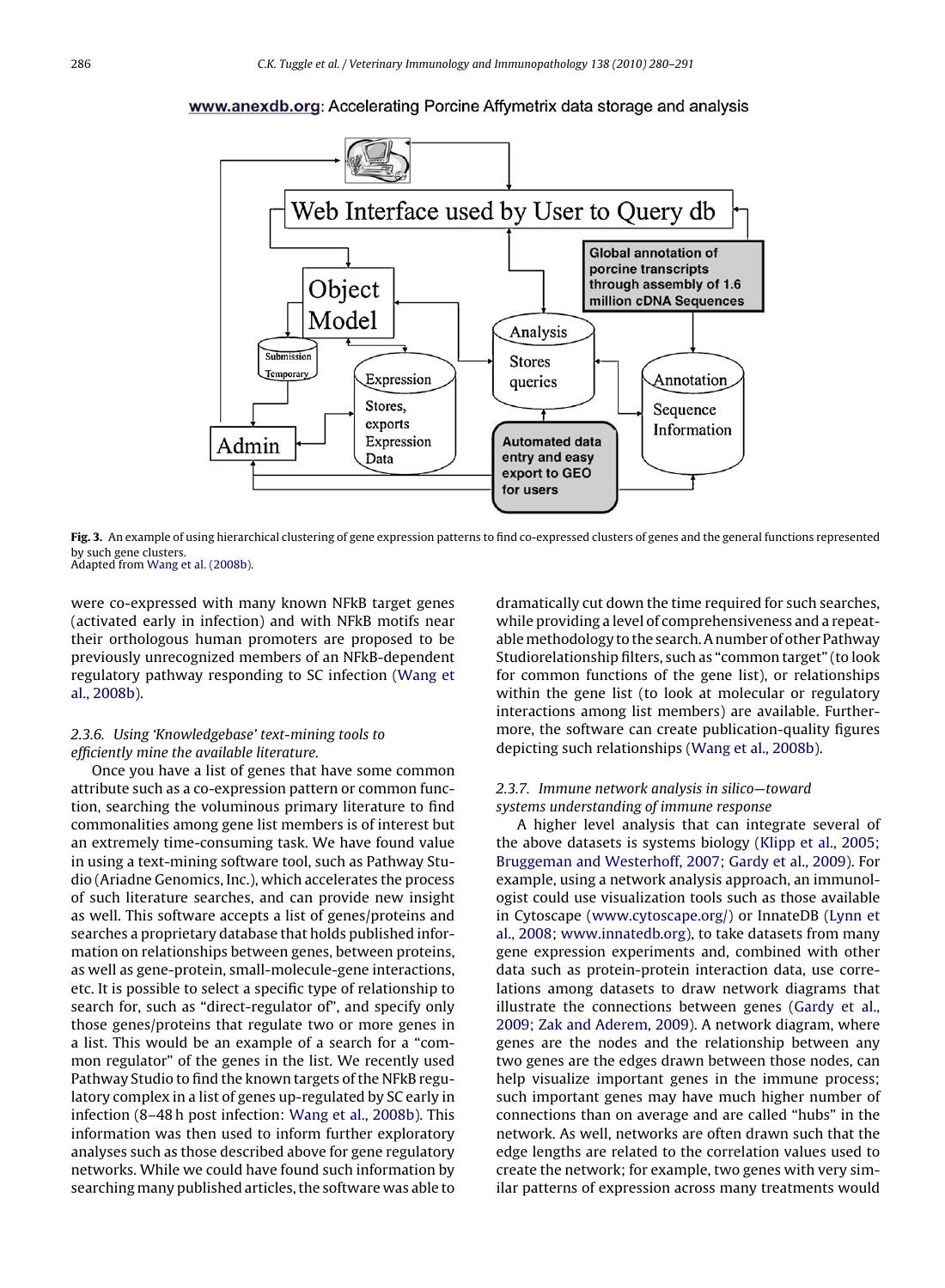<span id="page-7-0"></span>**Table 1**

|  |  | Number of Affymetrix Porcine GeneChip® probesets showing significant differences in expression in whole blood for contrasts shown. |
|--|--|------------------------------------------------------------------------------------------------------------------------------------|
|--|--|------------------------------------------------------------------------------------------------------------------------------------|

| Criteria             | Shed by time | Shed (at t0) | Shed $(at t2)$ | Time (in LS) | Time (in PS) |
|----------------------|--------------|--------------|----------------|--------------|--------------|
| q < 0.05<br>q < 0.10 | 1442<br>3308 |              | 243<br>1313    | 837          | 3379<br>4992 |

t2: 48 h post inoculation LS: low shedder PS: persistent shedder. q value: number of genes with False discovery controlled at 5% or 10%.

have a very short edge length connecting the two nodes. Sets of similarly responding genes across different conditions would cluster in the network and show a high level of connections in a small three-dimensional space. Such approaches can be powerful methods to uncover cryptic networks; the larger and more integrated the datasets, the more powerful the method becomes. Systematic collection of specific immune cell type transcriptomes ([Hyatt et al.,](#page-9-0) [2006\),](#page-9-0) and a network analysis of these data and immune response data is being used in human and mouse immunology to move toward a "systems biology" understanding of innate immune responses [\(Heng et al., 2008; Gardy et al.,](#page-9-0) [2009; Zak and Aderem, 2009\).](#page-9-0) While not used as of yet in livestock transcriptomics, we predict broader use of systems biology approaches in animal species as relevant and useful data accumulate.

#### 2.3.8. Hypothesis generation and testing

The analyses (as described above in Sections [2.3.1–2.3.7\)](#page-2-0) can guide hypothesis generation, an important outcome of microarray experiments ([Fig. 2\).](#page-4-0) There are many possible paths through the above tools to come to a hypothesis to be tested; it is also possible to develop a hypothesis based on a single such analysis. As discussed above, we found in [Wang](#page-10-0) [et al. \(2008b\)](#page-10-0) that many genes that were up-regulated in the first 8–24 h post SC infection are known to be involved in the innate inflammatory response, and about ∼25% were also previously shown to be regulated by NFkB. We then showed that the majority of the Group E genes do have NFkB regulatory motifs in the promoters of their human orthologs [\(Wang et al., 2008b\).](#page-10-0) Thus we hypothesize that many of the remaining Group E genes, co-expressed with known NFkB target genes, may in fact be regulated by NFkB; most of these genes were not known to be NFkB targets during infection. We are currently testing a number of these genes for their response to LPS in culture and the dependency of this response on NFkB signaling (Couture et al., data not shown).

#### **3. Use of transcriptomics to find genes associated with quantitative disease resistance traits**

In the last few years, RNA profiling has been used to investigate not only the common RNA response to infection across biological replicates, but also the variation in response to LPS treatment among individuals in a population or across inbred strains [\(Wells et al., 2003; Wurfel et](#page-11-0) [al., 2005; Beck et al., 2006\).](#page-11-0) Different inbred mouse strains showed significant differences in pathway response to LPS challenge ([Wells et al., 2003\).](#page-11-0) In an attempt to understand modifiers of human innate response differences to LPS in whole blood ex vivo, [Wurfel et al. \(2005\)](#page-11-0) tested blood from 102 donors, incubating the blood with LPS and measuring levels of 7 cytokines released. They then selected high  $(n=3)$  and low  $(n=3)$  LPS responders (in terms of cytokines released) and profiled whole blood RNA using a human Affymetrix array. This approach enabled them to identify 80 LPS-responsive genes as well as 36 genes differentially expressed between high and low responders before stimulation.

Recently, we have initiated work to identify genes differentially expressed between pigs with different infection outcomes. We infected 40 individual pigs with ST, and

#### **Table 2**

Gene ontology annotation of infection response genes shows distinct differences in persistent shedding and low shedding animals.

Persistent shedders (PS) **Generally: intracellular response genes** ↑ Response to biotic stimulus, immune resp. ↑ Proteasome, endopeptidase activity

- ↑ Protein catabolism
- ↑ Protein kinase cascade, reg. of NFkB cascade
- ↑ Programmed cell death, apoptosis
- ↑ Immunoglobulin domain
- ↑ Vacuole/lysozyme/lytic vacuole
- ↑ TOLL receptor signaling, NFkB/IL1R sig.
- ↑ Multiple sclerosis/diabetes/arthritis
- ↑ SH2 domain
- ↑ Pleckstrin
- ↑ Asthma/lupus-Genetic Assoc
- ↑ CHOLERA-Genetic Assoc
- ↓ Signal peptide
- ↓ Intrinsic to plasma membrane
- ↓ Signal transducer, receptor activity
- ↓ Extracellular matrix
- ↓ Morphogenesis, organ morphogenesis
- ↓ Cell–cell signaling
- ↓ Fibrinogen alpha/beta/gamma
- ↓ Ion channel activity

Low shedders (LS)

- **Generally: extracellular response genes**
- ↑ Signal peptide, cell communication, receptor
- ↑ Response to biotic stimulus, immune resp.
- ↑ Integral to plasma membrane
- ↑ Extracellular matrix
- ↑ Cell–cell signaling, structural component
- ↑ Carbohydrate/heparin binding
- ↑ Angiogenesis
- ↑ Tissue/organ development/remodeling
- ↑ Fibronectin type III
- ↑ Organ morphogenesis
- ↓ Cell cycle, M phase
- ↓ Nucleosome, nucleus/nuclear protein
- ↓ Nucleic acid binding, reg. of biol. process
- ↓ Microtubule organizing center
- ↓ RNA localization, RNA splicing
- ↓ Response to DNA damage stimulus
- Chromosome segregation
- Cellular processes-phys., metabolic
- ↓ Zinc finger, ion binding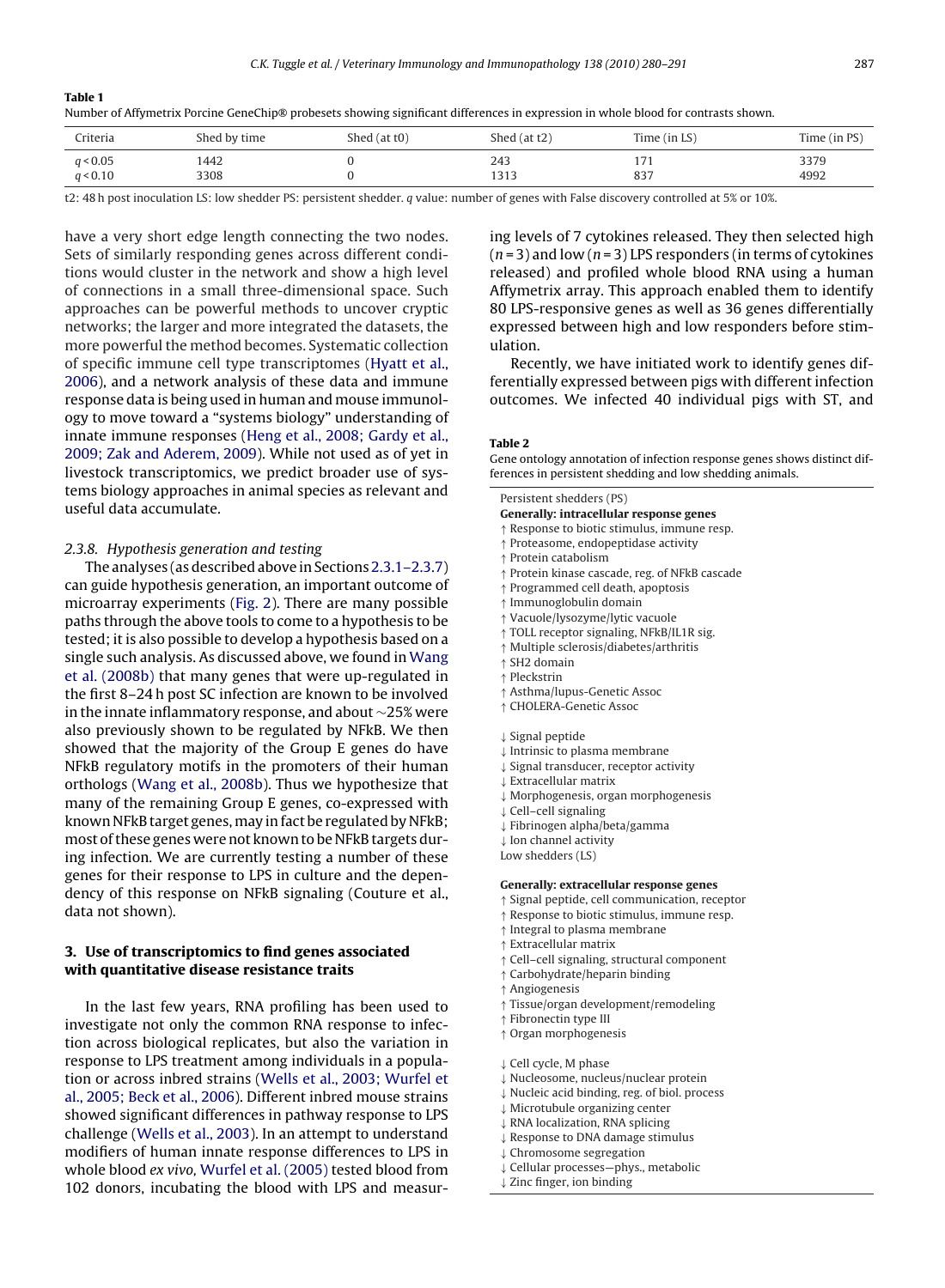

## Expression Pattern for shed by infection interaction genes: clues to an "effective" immune response pathway?

**Fig. 4.** Genes with significant shed x infection interaction may be clues as to an effective immune response pathway. For example, nearly 50% of genes (215 of 448) showing high up-regulation response to infection in low shedders (LS +1.5) are in common with high down-regulated genes in Persistent shedding animals (PS −1.5). The response of such genes to infection is dependent on the class of animal (LS or PS) in which they are present. The global function of such genes may be useful in understanding variation in immune response to Salmonella.

measured numbers of shed bacteria up to 21 days postinoculation (dpi, [Uthe et al., 2009\).](#page-10-0) Four pigs showed shedding only up to 7 dpi, with relatively low numbers of bacteria shed (low shedder phenotype, LS). On the other hand, six pigs shed continuously throughout the test period (Persistent Shedder phenotype, PS). In these 10 animals, we have profiled using Affymetrix technology the peripheral blood RNA before infection (t0) and at the early inflammatory stage (48 hpi, t2) when all animals are shedding bacteria (Huang et al., manuscript in preparation). Interestingly, we find significant numbers of differentially expressed genes in whole blood between LS and PS animals at t2, and many genes also show differential expression during infection in both shedding types [\(Table 1\).](#page-7-0) Less that 5% of these expression differences are correlated with the numbers of different cell types as measured in complete blood counts (CBCs), indicating that differential expression is not due to changes in cell populations (data not shown). To characterize pathways and functions associated with these phenotypes, we selected genes up-regulated or down-regulated in either Low or Persistent shedders and annotated these genes to identify Gene Ontology functions over- or under-represented in these gene lists [\(Table 2\).](#page-7-0) This analysis found striking results. First, blood from animals with a PS phenotype has increased intracellular-oriented responses and decreased extracellular-oriented responses (data not shown). Second, the blood of LS phenotype animals had a nearly opposite response; with increased expression of gene annotated in

extracellular signaling pathways (Huang et al., manuscript in preparation).

Of special interest is the large number of genes that show significant shed by time interaction, indicating the response to infection (time variable) depends on which phenotypic class is examined [\(Table 1\)](#page-7-0). To find the genes that show high differences between the phenotype classes, genes with significant shed x time interaction  $(q$ -value < 0.1) were sorted by Fold Change (FC) for time (response to infection), separately for LS and for PS animals. Four lists were prepared (FC > +1.5 and FC < -1.5 for each phenotype) and these lists were examined for overlap (Fig. 4). While it is expected that genes with significant shed by time interactions would show different expression between classes, the large numbers of genes with opposite expression patterns (totaling 348 genes; Fig. 4) clearly shows that the immune pathways measured in blood are strikingly different between these two phenotypes. We believe that these genes may indicate pathways controlling a more effective immune response to Salmonella infection, as their expression pattern correlates with bacterial load as measured by fecal shedding, and we plan to carefully study these genes for their roles in controlling variation in disease phenotypes during bacterial infection.

#### **4. Summary and future**

Clearly the porcine immune response community is just starting to use the tools of trancriptomics and boinformat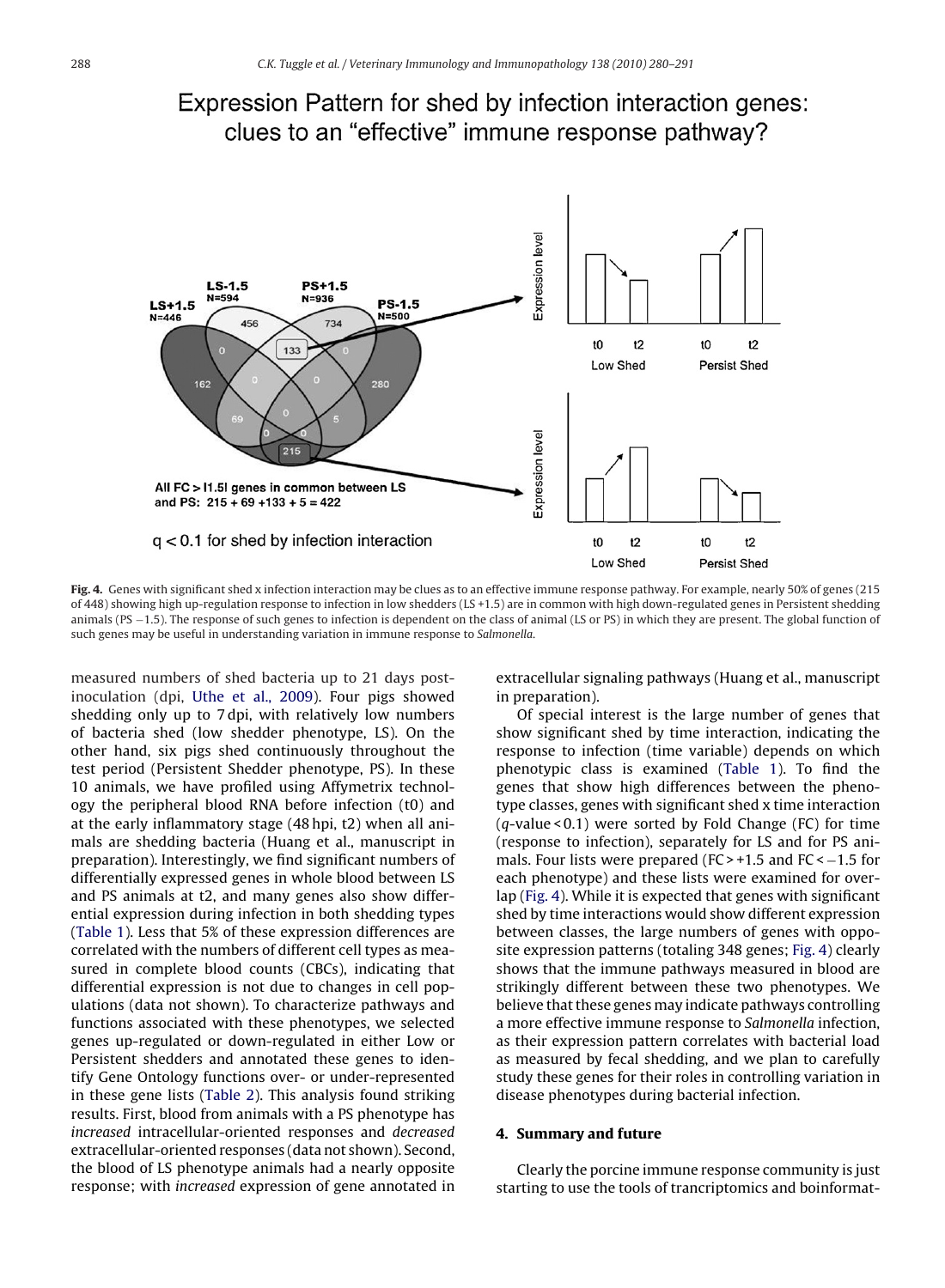<span id="page-9-0"></span>ics to unravel the intricacies of host-pathogen interactions. If we can look to human and mouse studies as a guide, there are tremendous advances in store for researchers using such genomic approaches to study and manipulate porcine immunology and immunogenetics. With the increased use of high-throughput sequencing approaches, researchers will have access to whole-genome datasets with little to no technological limitations in the biological interpretation of the data. The limitations will be only in the imaginations of the scientists to design the optimal experiments to take advantage of these truly extraordinary opportunities for advancing molecular, cellular, and physiological knowledge and to turn such knowledge into understanding and practical application.

#### **Conflict of interest statement**

The authors declare there are no conflicts of interest to be disclosed. Funding of several aspects of the work described in this manuscript performed in the authors' laboratories came from the USDA-NRICGP, Iowa State University Center for Integrated Animal Genomics, USDA-Food Safety Consortium, USDA-ARS, and the National Pork Board. None of these study sponsors had a role in writing or submission of this manuscript.

#### **References**

- Afonso, C.L., Piccone, M.E., Zaffuto, K.M., Neilan, J., Kutish, G.F., Lu, Z., Balinsky, C.A., Gibb, T.R., Bean, T.J., Zsak, L., Rock, D.L., 2004. African swine fever virus multigene family 360 and 530 genes affect host interferon response. J. Virol. 78, 1858–1864.
- Baltes, N., Gerlach, G.F., 2004. Identification of genes transcribed by Actinobacillus pleuropneumoniae in necrotic porcine lung tissue by using selective capture of transcribed sequences. Infect. Immun. 72, 6711–6716.
- Bates, J.S., Petry, D.B., Eudy, J., Bough, L., Johnson, R.K., 2008. Differential expression in lung and bronchial lymph node of pigs with high and low responses to infection with porcine reproductive and respiratory syndrome virus. J. Anim. Sci. 86, 3279–3289.
- Beck, G.C., Rafat, N., Brinkkoetter, P., Hanusch, C., Schulte, J., Haak, M., van Ackern, K., van der Woude, F.J., Yard, B.A., 2006. Heterogeneity in lipopolysaccharide responsiveness of endothelial cells identified by gene expression profiling: role of transcription factors. Clin. Exp. Immunol. 143, 523–533.
- Belacel, N., Wang, Q., Cuperlovic-Culf, M., 2006. Clustering methods for microarray gene expression data. OMICS 10, 507–531.
- Bi, Y., Liu, G., Yang, R., 2009. MicroRNAs: novel regulators during the immune response. J. Cell. Physiol. 218, 467–472.
- Bliss, T.W., Dohms, J.E., Emara, M.G., Keeler Jr., C.L., 2005. Gene expression profiling of avian macrophage activation. Vet. Immunol. Immunopathol. 105, 289–299.
- Bruggeman, F.J., Westerhoff, H.V., 2007. The nature of systems biology. Trends Microbiol. 15, 45–50.
- Burkey, T.E., Skjolaas, K.A., Dritz, S.S., Minton, J.E., 2007. Expression of Tolllike receptors, interleukin 8, macrophage migration inhibitory factor, and osteopontin in tissues from pigs challenged with Salmonella enterica serovar Typhimurium or serovar Choleraesuis. Vet. Immunol. Immunopathol. 115, 309–319.
- Cagiola, M., Giulio, S., Miriam, M., Katia, F., Paola, P., Macri, A., Pasquali, P., 2006. In vitro down regulation of proinflammatory cytokines induced by LPS tolerance in pig CD14+ cells. Vet. Immunol. Immunopathol. 112, 316–320.
- Chowdhury, S.R., King, D.E., Willing, B.P., Band, M.R., Beever, J.E., Lane, A.B., Loor, J.J., Marini, J.C., Rund, L.A., Schook, L.B., Van Kessel, A.G., Gaskins, H.R., 2007. Transcriptome profiling of the small intestinal epithelium in germfree versus conventional piglets. BMC Genomics 8, 215.
- Couture, O., Callenberg, K., Koul, N., Pandit, S., Younes, R., Hu, Z.L., Dekkers, J., Reecy, J., Honavar, V., Tuggle, C., 2009. ANEXdb: an integrated animal ANnotation and microarray EXpression database. Mamm. Genome 20, 768–777.
- Dawson, H.D., Beshah, E., Nishi, S., Solano-Aguilar, G., Morimoto, M., Zhao, A., Madden, K.B., Ledbetter, T.K., Dubey, J.P., Shea-Donohue, T., Lunney, J.K., Urban Jr., J.F., 2005. Localized multigene expression patterns support an evolving Th1/Th2-like paradigm in response to infections with Toxoplasma gondii and Ascaris suum. Infect. Immun. 73, 1116– 1128.
- Defrance, M., Touzet, H., 2006. Predicting transcription factor binding sites using local over-representation and comparative genomics. BMC Bioinform. 7, 396.
- Dennis Jr., G., Sherman, B.T., Hosack, D.A., Yang, J., Gao, W., Lane, H.C., Lempicki, R.A., 2003. DAVID: database for annotation, visualization, and integrated discovery. Genome Biol. 4, P3.
- Detweiler, C.S., Cunanan, D.B., Falkow, S., 2001. Host microarray analysis reveals a role for the Salmonella response regulator phoP in human macrophage cell death. Proc Natl. Acad. Sci. U.S.A. 98, 5850–5855.
- Durand, S.V., Hulst, M.M., de Wit, A.A., Mastebroek, L., Loeffen, W.L., 2009. Activation and modulation of antiviral and apoptotic genes in pigs infected with classical swine fever viruses of high, moderate or low virulence. Arch. Virol. 154, 1417–1431.
- Dvorak, C.M., Hirsch, G.N., Hyland, K.A., Hendrickson, J.A., Thompson, B.S., Rutherford, M.S., Murtaugh, M.P., 2006. Genomic dissection of mucosal immunobiology in the porcine small intestine. Physiol. Genomics 28, 5–14.
- Fernandes, L.T., Tomas, A., Bensaid, A., Perez-Enciso, M., Sibila, M., Sanchez, A., Segales, J., 2009. Exploratory study on the transcriptional profile of pigs subclinically infected with porcine circovirus type 2. Anim. Biotechnol. 20, 96–109.
- Flori, L., Rogel-Gaillard, C., Cochet, M., Lemonnier, G., Hugot, K., Chardon, P., Robin, S., Lefevre, F., 2008a. Transcriptomic analysis of the dialogue between Pseudorabies virus and porcine epithelial cells during infection. BMC Genomics 9, 123.
- Flori, L., Rogel-Gaillard, C., Mariani, V., Lemonnier, G., Cochet, M., Hugot, K., Chardon, P., Robin, S., Lefevre, F., 2008b. A combined transcriptomic approach to analyse the dialogue between pseudorabies virus and porcine cells. Dev. Biol. (Basel) 132, 99–104.
- Frith, M.C., Fu, Y., Yu, L., Chen, J.F., Hansen, U., Weng, Z., 2004. Detection of functional DNA motifs via statistical over-representation. Nucleic Acids Res. 32, 1372–1381.
- Galindo, R.C., Ayoubi, P., Naranjo, V., Gortazar, C., Kocan, K.M., de la Fuente, J., 2009. Gene expression profiles of European wild boar naturally infected with Mycobacterium bovis. Vet. Immunol. Immunopathol. 129, 119–125.
- Gardy, J.L., Lynn, D.J., Brinkman, F.S., Hancock, R.E., 2009. Enabling a systems biology approach to immunology: focus on innate immunity. Trends Immunol. 30, 249–262.
- Gilchrist, M., Thorsson, V., Li, B., Rust, A.G., Korb, M., Roach, J.C., Kennedy, K., Hai, T., Bolouri, H., Aderem, A., 2006. Systems biology approaches identify ATF3 as a negative regulator of Toll-like receptor 4. Nature 441, 173–178.
- He, T., Feng, G., Chen, H., Wang, L., Wang, Y., 2009. Identification of host encoded microRNAs interacting with novel swine-origin influenza A (H1N1) virus and swine influenza virus. Bioinformation 4, 112–118.
- Hedegaard, J., Skovgaard, K., Mortensen, S., Sorensen, P., Jensen, T.K., Hornshoj, H., Bendixen, C., Heegaard, P.M., 2007. Molecular characterisation of the early response in pigs to experimental infection with Actinobacillus pleuropneumoniae using cDNA microarrays. Acta Vet. Scand. 49, 11.
- Heng, T.S., Painter, M.W., Immunological Genome Project Consortium, 2008. The Immunological Genome Project: networks of gene expression in immune cells. Nat. Immunol. 9, 1091–1094.
- Huang da, W., Sherman, B.T., Lempicki, R.A., 2009. Systematic and integrative analysis of large gene lists using DAVID bioinformatics resources. Nat. Protoc. 4, 44–57.
- Hyatt, G., Melamed, R., Park, R., Seguritan, R., Laplace, C., Poirot, L., Zucchelli, S., Obst, R., Matos, M., Venanzi, E., Goldrath, A., Nguyen, L., Luckey, J., Yamagata, T., Herman, A., Jacobs, J., Mathis, D., Benoist, C., 2006. Gene expression microarrays: glimpses of the immunological genome. Nat. Immunol. 7, 686–691.
- Hyland, K.A., Brown, D.R., Murtaugh, M.P., 2006. Salmonella enterica serovar Choleraesuis infection of the porcine jejunal Peyer's patch rapidly induces IL-1beta and IL-8 expression. Vet. Immunol. Immunopathol. 109, 1–11.
- Jenner, R.G., Young, R.A., 2005. Insights into host responses against pathogens from transcriptional profiling. Nat. Rev. Microbiol. 3, 281–294.
- Klipp, E., Herwig, R., Kowald, A., Wierling, C., Lehrach, H., 2005. Systems Biology in Practice. Wiley-VCH.
- Ledger, T.N., Pinton, P., Bourges, D., Roumi, P., Salmon, H., Oswald, I.P., 2004. Development of a macroarray to specifically analyze immuno-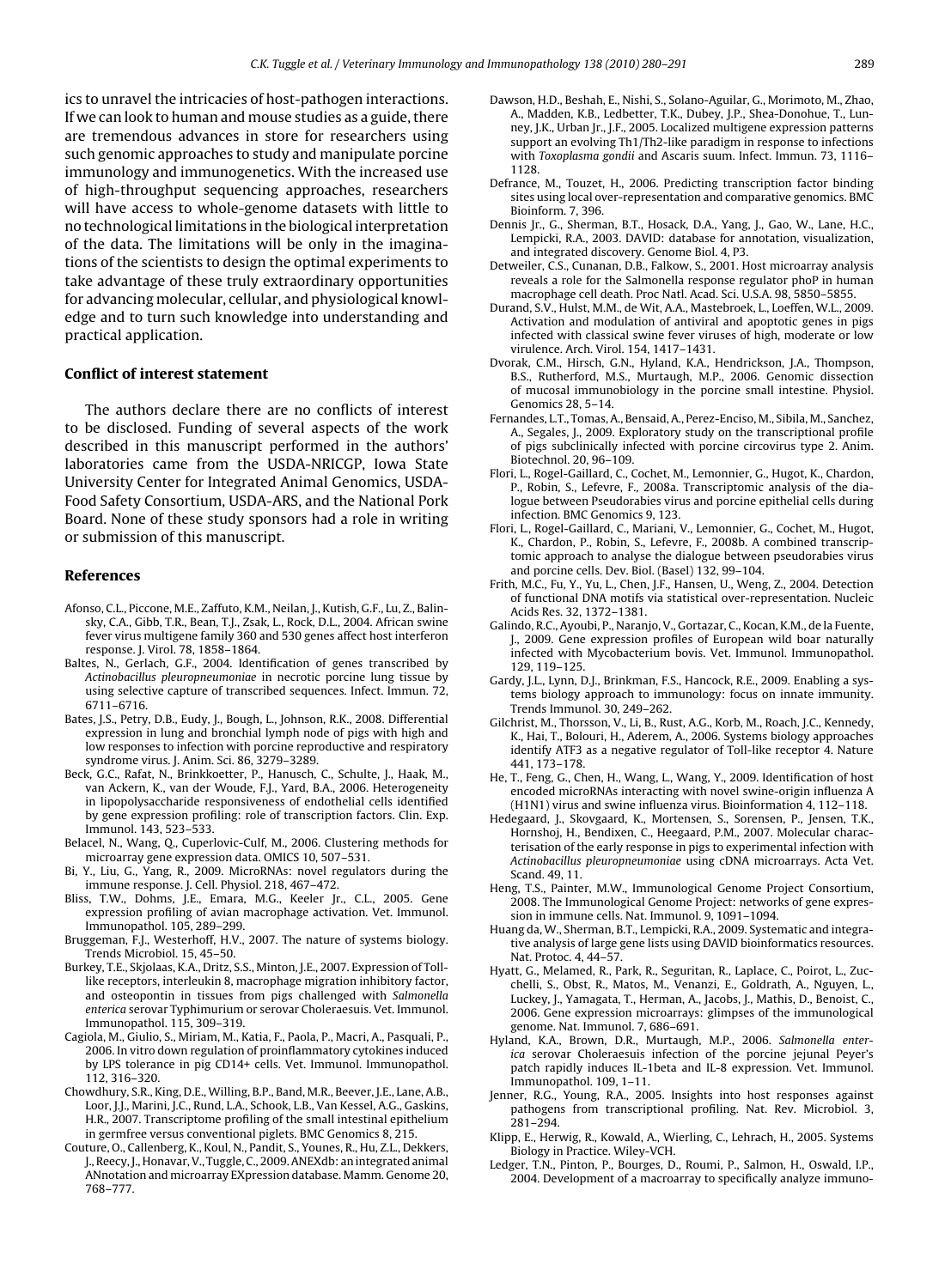<span id="page-10-0"></span>logical gene expression in swine. Clin. Diagn. Lab. Immunol. 11, 691–698.

- Li, J., Yu, Y.J., Feng, L., Cai, X.B., Tang, H.B., Sun, S.K., Zhang, H.Y., Liang, J.J., Luo, T.R., 2010. Global transcriptional profiles in peripheral blood mononuclear cell during classical swine fever virus infection. Virus Res. 148, 60–70.
- Li, L., Zhang, J., Block, E.R., Patel, J.M., 2004. Nitric oxide-modulated marker gene expression of signal transduction pathways in lung endothelial cells. Nitric Oxide 11, 290–297.
- Lkhagvadorj, S., Qu, L., Cai, W., Couture, O.P., Barb, C.R., Hausman, G.J., Nettleton, D., Anderson, L.L., Dekkers, J.C., Tuggle, C.K., 2009. Microarray gene expression profiles of fasting induced changes in liver and adipose tissues of pigs expressing the melanocortin-4 receptor D298N variant. Physiol. Genomics 38, 98–111.
- Lkhagvadorj, S., Qu, L., Cai, W., Couture, O.P., Barb, C.R., Hausman, G.J., Nettleton, D., Anderson, L.L., Dekkers, J.C., Tuggle, C.K., 2010. Gene expression profiling of the short-term adaptive response to acute caloric restriction in liver and adipose tissues of pigs differing in feed efficiency. Am. J. Physiol. Regul. Integr. Comp. Physiol. 298, R494–507.
- Lynn, D.J., Winsor, G.L., Chan, C., Richard, N., Laird, M.R., Barsky, A., Gardy, J.L., Roche, F.M., Chan, T.H., Shah, N., Lo, R., Naseer, M., Que, J., Yau, M., Acab, M., Tulpan, D., Whiteside, M.D., Chikatamarla, A., Mah, B., Munzner, T., Hokamp, K., Hancock, R.E., Brinkman, F.S., 2008. InnateDB: facilitating systems-level analyses of the mammalian innate immune response. Mol. Syst. Biol. 4, 218.
- MAQC Consortium, 2006. The MicroArray Quality Control (MAQC) project shows inter- and intraplatform reproducibility of gene expression measurements. Nat. Biotechnol. 24, 1151–1161.
- Medvedovic, M., Sivaganesan, S., 2002. Bayesian infinite mixture model based clustering of gene expression profiles. Bioinformatics 18, 1194–1206.
- Miller, L.C., Fox, J.M., 2004. Apoptosis and porcine reproductive and respiratory syndrome virus. Vet. Immunol. Immunopathol. 102, 131–142.
- Moser, R.J., Reverter, A., Kerr, C.A., Beh, K.J., Lehnert, S.A., 2004. A mixedmodel approach for the analysis of cDNA microarray gene expression data from extreme-performing pigs after infection with Actinobacillus pleuropneumoniae. J. Anim. Sci. 82, 1261–1271.
- Moser, R.J., Reverter, A., Lehnert, S.A., 2008. Gene expression profiling of porcine peripheral blood leukocytes after infection with Actinobacillus pleuropneumoniae. Vet. Immunol. Immunopathol. 121, 260–274.
- Niewold, T.A., Kerstens, H.H., van der Meulen, J., Smits, M.A., Hulst, M.M., 2005. Development of a porcine small intestinal cDNA micro-array: characterization and functional analysis of the response to enterotoxigenic E. coli. Vet. Immunol. Immunopathol. 105, 317–329.
- Nino-Soto, M.I., Jozani, R.J., Bridle, B., Mallard, B.A., 2008a. Analysis of gene expression patterns by microarray hybridization in blood mononuclear cells of SLA-DRB1 defined Canadian Yorkshire pigs. BMC Res. Notes 1, 31.
- Nino-Soto, M.I., Jozani, R.J., Bridle, B., Mallard, B.A., 2008b. CDNA microarray analysis of gene expression patterns in blood mononuclear cells of SLA-DRB1-defined Yorkshire pigs. Dev. Biol. (Basel) 132, 321–325.
- Okomo-Adhiambo, M., Beattie, C., Rink, A., 2006. cDNA microarray analysis of host-pathogen interactions in a porcine in vitro model for Toxoplasma gondii infection. Infect. Immun. 74, 4254–4265.
- Pedersen, I., David, M., 2008. MicroRNAs in the immune response. Cytokine 43, 391–394.
- Ponsuksili, S., Murani, E., Wimmers, K., 2008. Porcine genome-wide gene expression in response to tetanus toxoid vaccine. Dev. Biol. (Basel) 132, 185–195.
- Quackenbush, J., 2001. Computational analysis of microarray data. Nat. Rev. Genet. 2, 418–427.
- Quackenbush, J., 2002.Microarray data normalization and transformation. Nat. Genet. 32 (Suppl.), 496–501.
- Raymond, C.R., Wilkie, B.N., 2004. Th-1/Th-2 type cytokine profiles of pig T-cells cultured with antigen-treated monocyte-derived dendritic cells. Vaccine 22, 1016–1023.
- Raymond, C.R., Wilkie, B.N., 2005. Toll-like receptor, MHC II. B7 and cytokine expression by porcine monocytes and monocyte-derived dendritic cells in response to microbial pathogen-associated molecular patterns. Vet. Immunol. Immunopathol. 107, 235–247.
- Roberts, P.C., 2008. Gene expression microarray data analysis demystified. Biotechnol. Annu. Rev. 14, 29–61.
- Rodenburg, W., Bovee-Oudenhoven, I.M., Kramer, E., van der Meer, R., Keijer, J., 2007. Gene expression response of the rat small intestine following oral Salmonella infection. Physiol. Genomics 30, 123–133.
- Rosenberger, C.M., Scott, M.G., Gold, M.R., Hancock, R.E., Finlay, B.B., 2000. Salmonella typhimurium infection and lipopolysaccharide stimulation induce similar changes in macrophage gene expression. J. Immunol. 164, 5894–5904.
- Royaee, A.R., Husmann, R.J., Dawson, H.D., Calzada-Nova, G., Schnitzlein, W.M., Zuckermann, F.A., Lunney, J.K., 2004. Deciphering the involvement of innate immune factors in the development of the host response to PRRSV vaccination. Vet. Immunol. Immunopathol. 102, 199–216.
- Santos, R.L., Zhang, S., Tsolis, R.M., Kingsley, R.A., Adams, L.G., Baumler, A.J., 2001. Animal models of Salmonella infections: enteritis versus typhoid fever. Microbes Infect. 3, 1335–1344.
- Schena, M., Shalon, D., Davis, R.W., Brown, P.O., 1995. Quantitative monitoring of gene expression patterns with a complementary DNA microarray. Science 270, 467–470.
- Sharbati, S., Friedländer, M.R., Sharbati, J., Hoeke, L., Chen, W., Keller, A., Stähler, P.F., Rajewsky, N., Einspanier, R., 2010. Deciphering the porcine intestinal microRNA transcriptome. BMC Genomics 11, 275.
- Shi, Z., Sun, J., Guo, H., Tu, C., 2009. Genomic expression profiling of peripheral blood leukocytes of pigs infected with highly virulent classical
- swine fever virus strain Shimen. J. Gen. Virol. 90, 1670–1680. Skjolaas, K.A., Burkey, T.E., Dritz, S.S., Minton, J.E., 2007. Effects of Salmonella enterica serovar Typhimurium, or serovar Choleraesuis. Lactobacillus reuteri and Bacillus licheniformis on chemokine and cytokine expression in the swine jejunal epithelial cell line, IPEC-J2. Vet. Immunol. Immunopathol. 115, 299–308.
- Steibel, J.P., Wysocki, M., Lunney, J.K., Ramos, A.M., Hu, Z.L., Rothschild, M.F., Ernst, C.W., 2009. Assessment of the swine protein-annotated oligonucleotide microarray. Anim. Genet..
- Storey, J.D., Tibshirani, R., 2003. Statistical significance for genomewide studies. Proc. Natl. Acad. Sci. U.S.A. 100, 9440–9445.
- Tomas, A., Fernandes, L.T., Sanchez, A., Segales, J., 2010. Time course differential gene expression in response to porcine circovirus type 2 subclinical infection. Vet. Res. 41, 12.
- Tuggle, C.K., Wang, Y., Couture, O., 2007. Advances in swine transcriptomics. Int. J. Biol. Sci. 3, 132–152.
- Tuggle, C.K., Wang, Y.F., Couture, O.P., Qu, L., Uthe, J.J., Kuhar, D., Lunney, J.K., Nettleton, D., Dekkers, J.C., Bearson, S.M., 2008. Computational integration of structural and functional genomics data across species to develop information on the porcine inflammatory gene regulatory pathway. Dev. Biol. (Basel) 132, 105–113.
- Uthe, J.J., Royaee, A., Lunney, J.K., Stabel, T.J., Zhao, S.H., Tuggle, C.K., Bearson, S.M., 2007. Porcine differential gene expression in response to Salmonella enterica serovars Choleraesuis and Typhimurium. Mol. Immunol. 44, 2900–2914.
- Uthe, J.J., Stabel, T.J., Zhao, S.H., Tuggle, C.K., Bearson, S.M., 2006. Analysis of porcine differential gene expression following challenge with Salmonella enterica serovar Choleraesuis using suppression subtractive hybridization. Vet. Microbiol. 114, 60–71.
- Uthe, J.J., Wang, Y., Qu, L., Nettleton, D., Tuggle, C.K., Bearson, S.M., 2009. Correlating blood immune parameters and a CCT7 genetic variant with the shedding of Salmonella enterica serovar Typhimurium in swine. Vet. Microbiol. 135, 384–388.
- van der Sar, A.M., Musters, R.J., van Eeden, F.J., Appelmelk, B.J., Vandenbroucke-Grauls, C.M., Bitter, W., 2003. Zebrafish embryos as a model host for the real time analysis of Salmonella typhimurium infections. Cell Microbiol. 5, 601–611.
- Veldhuizen, E.J., Hendriks, H.G., Hogenkamp, A., van Dijk, A., Gaastra, W., Tooten, P.C., Haagsman, H.P., 2006. Differential regulation of porcine beta-defensins 1 and 2 upon Salmonella infection in the intestinal epithelial cell line IPI-2I. Vet. Immunol. Immunopathol. 114, 94– 102.
- Verfaillie, T., Cox, E., To, L.T., Vanrompay, D., Bouchaut, H., Buys, N., Goddeeris, B.M., 2001. Comparative analysis of porcine cytokine production by mRNA and protein detection. Vet. Immunol. Immunopathol. 81, 97–112.
- von Luxburg, U., 2007. A tutorial on spectral clustering. Stat. Comput. 17, 395–416.
- Wang, J., Chen, L., Li, P., Li, X., Zhou, H., Wang, F., Li, D., Yin, Y., Wu, G., 2008a. Gene expression is altered in piglet small intestine by weaning and dietary glutamine supplementation. J. Nutr. 138, 1025– 1032.
- Wang, Y., Couture, O.P., Qu, L., Uthe, J.J., Bearson, S.M., Kuhar, D., Lunney, J.K., Nettleton, D., Dekkers, J.C., Tuggle, C.K., 2008b. Analysis of porcine transcriptional response to Salmonella enterica serovar Choleraesuis suggests novel targets of NFkappaB are activated in the mesenteric lymph node. BMC Genomics 9, 437.
- Wang, Y., Qu, L., Uthe, J.J., Bearson, S.M., Kuhar, D., Lunney, J.K., Couture, O.P., Nettleton, D., Dekkers, J.C., Tuggle, C.K., 2007. Global transcriptional response of porcine mesenteric lymph nodes to Salmonella enterica serovar Typhimurium. Genomics 90, 72–84.
- Wang, Z., Gerstein, M., Snyder, M., 2009. RNA-Seq: a revolutionary tool for transcriptomics. Nat. Rev. Genet 10, 57–63.